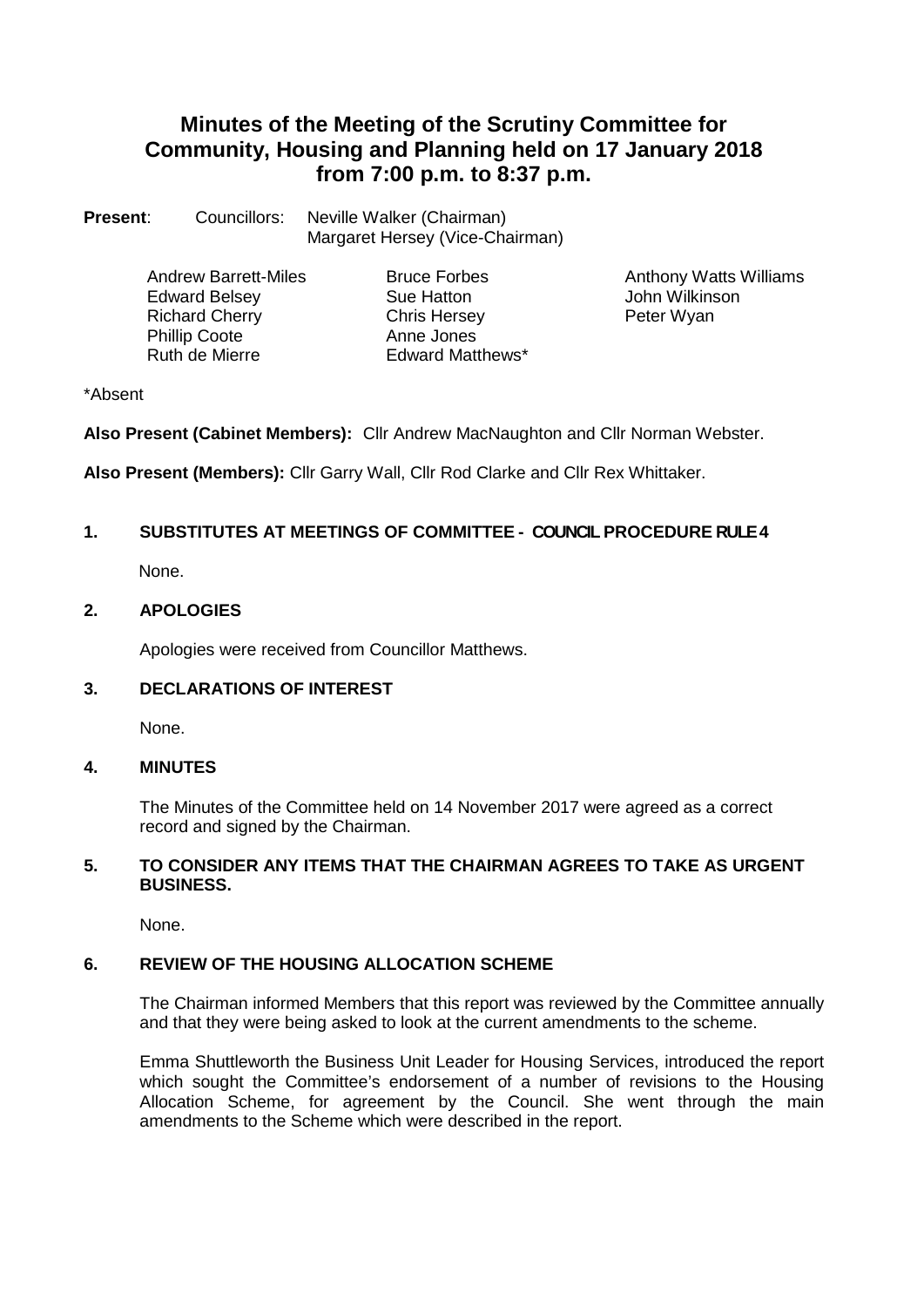Following a Members question the Business Unit Leader for Housing Services confirmed that exception sites would only be used for the scheme when nobody with a local connection had been identified.

A Member commented on their surprise at the amount of hard-to-let properties as there were so many desperate people in the District and surrounding areas. She queried whether the Council supply bidding support for those who are unable to bid themselves. The Member also asked whether the Council has any control over the quality level of the accommodation that is provided by the Housing Associations.

The Business Unit Leader for Housing Services informed Members that when a vulnerable individual is found they are referred to a multi-agency panel to supply them with accommodation instead of going through the bidding system. She also notified Members that unfortunately the Council could not greatly influence Housing Associations regarding the improvement of their properties standards. However Housing Associations do have to follow the same legislation as the private sector and this sets a minimum level of standard.

A Member asked for clarification on how the Council determines that an individual needs to move urgently because of serious harassment or threat of violence that is likely to be carried out. The Business Unit Leader for Housing Services advised Members that the Housing team make a subjective decision which is based on the information provided at the time. The Council usually received information and guidance from the Police in these matters.

The Cabinet Member for Housing and Planning informed Members that Housing Associations do have schemes in place to provide funding for tenants to redecorate their accommodation themselves. Additionally, they have a duty to provide emergency heating which he informed Members that they have provided evidence of this being done. He also revealed that inspections were carried out to ensure that properties were of a lettable standard.

In response to a query from Members the Business Unit Leader for Housing Services confirmed that Housing Associations must keep to the same base level of quality as the private sector. If they don't comply legally then the Council can involve the Environmental Services team at the Council.

Judy Holmes the Assistant Chief Executive, informed Members that if they do know of properties where they believe the quality of the accommodation is unlawful to contact the Housing Services team.

The Chairman then noted that no more Members wished to speak so moved to the recommendation, this was agreed unanimously.

#### **RESOLVED**

That the Scrutiny Committee endorse to full Council the revised Housing Allocation Scheme at Appendix 1 to take effect from April 2018.

## **7. SITE ALLOCATIONS PLAN – STRATEGIC HOUSING AND EMPLOYMENT LAND AVAILABILITY ASSESSMENT**

Sally Blomfield, the Divisional Leader for Planning and Economy, introduced the report which asked Members to agree the Strategic Housing and Economic Land Availability Assessment (SHELAA) process, and the Site Selection Report assessment process. Appendix 1 sets out the proposed assessment processes.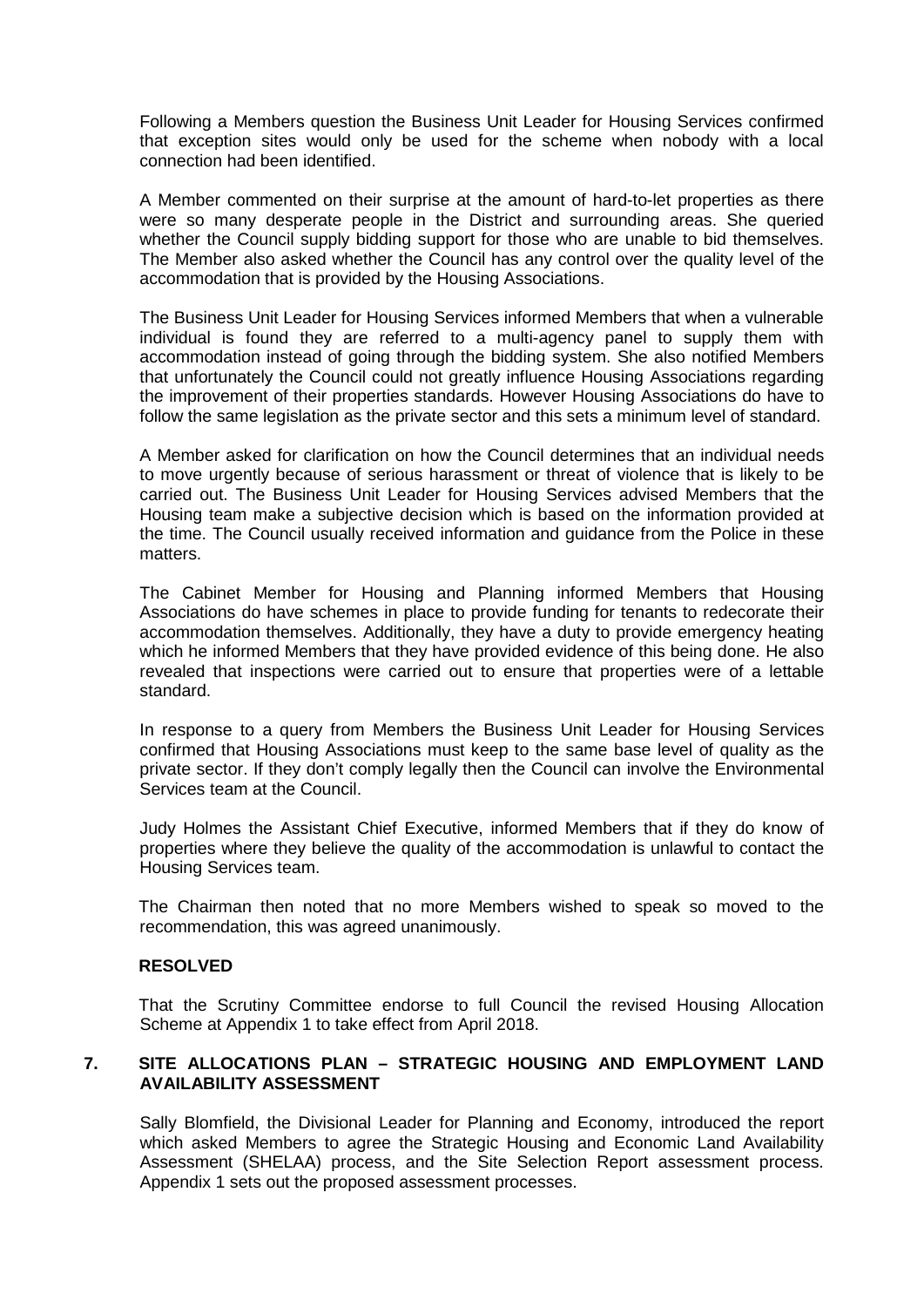The SHELAA assessment and the Site Selection Report will be used to inform the Committee's consideration of the sites nominated for development. This work will inform the preparation of the Site Allocations Development Plan Document.

National Planning Practice Guidance recommends Local Planning Authorities to consult a range of stakeholders on the SHELAA assessment process. The report set out information on the consultation process, responses and proposed changes to revise and update the SHELAA and the Site Selection Assessment processes.

The Chairman noted that Judy Holmes the Assistant Chief Executive would supply Members of the Committee with the details of the developers that attended the Developer Liaison Group on the 28 November 2018.

A Member thanked the Officers for the comprehensive report but questioned whether developers would be able to submit sites after the deadline as, in the past, they were not able to do so. If, there was no a cut-off point, shouldn't this be reflected in the wording of the report.

Lois Partridge the Business Unit Leader for Planning Policy and Economy informed Members that there was no official cut off point. However, there would be need for one in the future before the Paper is published. Judy Holmes the Assistant Chief Executive reassured the Member that the minutes would reflect his questions.

The Assistant Chief Executive, in response to a point of clarification from Members, informed the Committee that the recommendation (ii) was to reflect only minor amendments that might arise. The Solicitor to the Councillor confirmed that any changes to the substance of the document would constitute a major amendment and would be referred back to the Committee for decision.

A Member commented on the increasing problem of housing elderly individuals in the District and queried whether the Council could use their own land to provide for those currently in need and those in the future. The Member mentioned Thakeham developers to the Committee and that she had seen good quality developments from them. The Member believed that a greater emphasis should be attributed to the level of quality Housing Associations adhere to.

The Cabinet Member for Housing and Planning informed the Members that the Council work with many different organisations to find the right mix of social and privately rented properties, and that they are good quality. The Cabinet Member noted the good work Thakeham does and, in particular, the covenant they put on many bungalows, not to build in the roof space. He wanted to highlight that, thanks to MSDC's well informed Housing department, there had been a greater and more efficient mix in recent developments.

The Assistant Chief Executive reassured the Committee that Cabinet had been proactive in looking at what to do with Council owned land and, that they had not stopped themselves from putting forward the Councils sites for development. Cabinet's priority was to ensure the sites used would be the most appropriate.

The Divisional Leader for Planning and Economy clarified for a Member that BUA stood for Built up Area.

Officers explained to Members that the Density Topic Paper was a supporting Document to the District Plan and that it was an evidence based paper which set out analysis of existing densities across the district.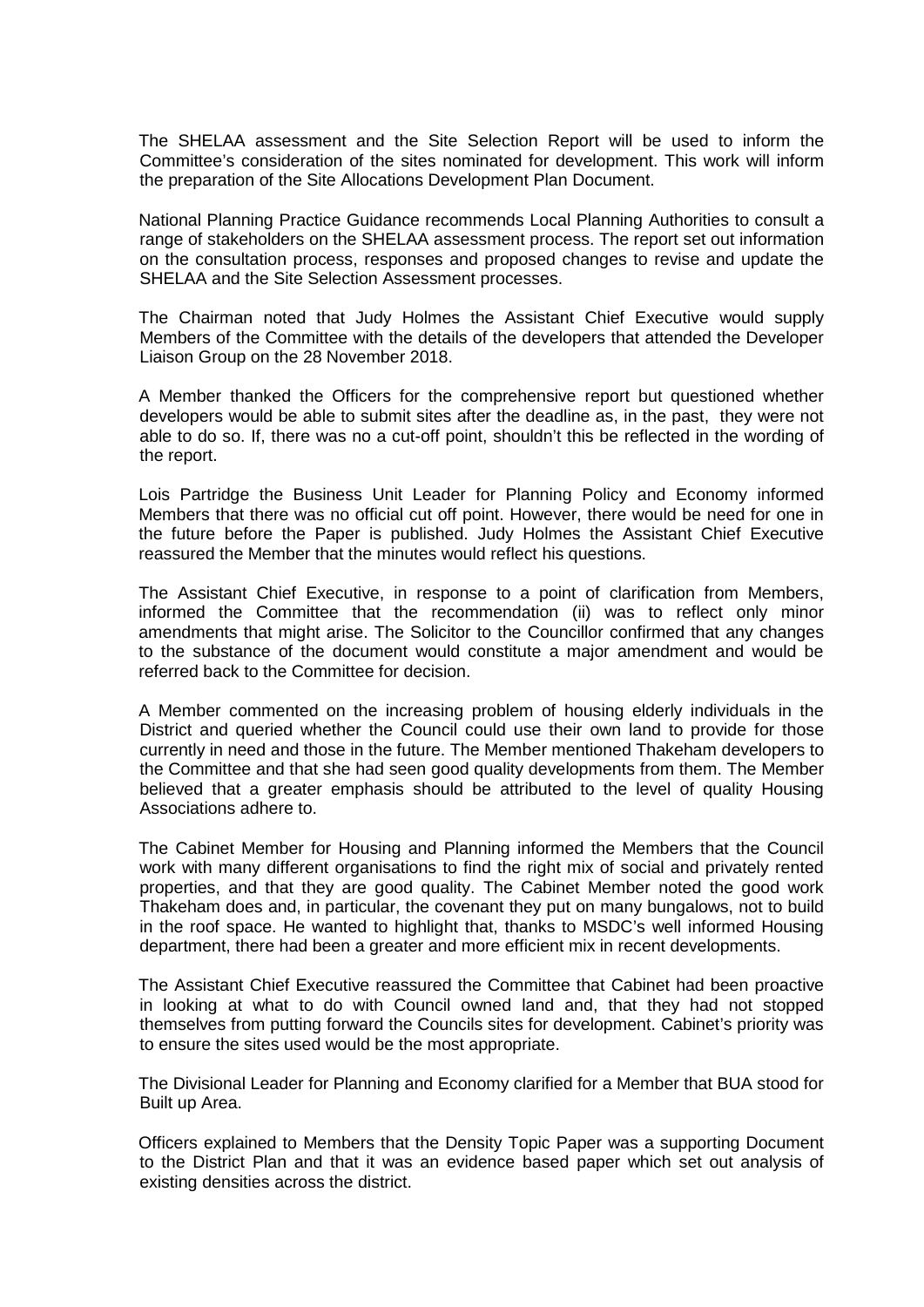A Member thanked Officers for organising the Affordable Housing Workshop on the 12 December and said she came away encouraged that the Council were progressing in the right direction.

A Member queried that, if developers withdraw their support for a development, could the Council takeover the development themselves. He also highlighted the need for greater scrutiny of the Housing Associations and the quality of their properties.

The Assistant Chief Executive informed the Committee that Cabinet had been exploring ways for the Council to use their own land instead of relying of private land and Officers were currently researching the best courses of action for when Housing Associations and developers can't support developments.

A Member questioned whether the Council have sufficient power to stop builders if their work doesn't match the Councils standard.

The Solicitor to the Council commented that the Council does have the power to stop builders through its Building Control department. However, developers do use private building control organisations which makes it more difficult to oversee the development.

The Chairman then allowed Councillor Rex Whittaker who, was not a Member of the Committee, to speak. He wanted to thank the Officers for the report, their hard work and in particular Lois Partridge the Business Unit Leader for Planning Policy and Economy for her briefing at the Parish, Town and District Comms briefing in December 2017.

The Chairman noted that no more Members wished to speak so moved to the recommendation which was agreed unanimously.

#### **RESOLVED**

That the Committee:

- (i) Considers the proposed process for assessing sites through the Strategic Housing and Land Availability Assessment, and the Site Selection Report;
- (ii) Authorises the Divisional Leader for Planning and the Economy, in consultation with the Cabinet Member for Planning, to make further necessary minor amendments to the proposed methodology, if required.

#### **8. REVIEW OF MSDC's DESIGN REVIEW PANEL'S TERMS OF REFERENCE**

Sally Blomfield the Divisional Leader for Planning and Economy, introduced the report which asked Members to consider the proposed amendments to the Design Review Panel's (the Panel) Terms of Reference (ToR) as set out in Appendix 1 following an assessment of the current practice in line with Royal Institute of British Architect's (RIBA) publication "Design Review Principles and Practice". The Committee was also asked to recommend that the Cabinet Member for Housing and Planning agree the revised Panel TOR.

The Panel had been going since 2003 and it was there to make sure the good quality design of new development. She informed Members that this report to Committee was a comprehensive review of the ToR undertaken in line with best practice and in light of the fact that previous reviews had only been partial.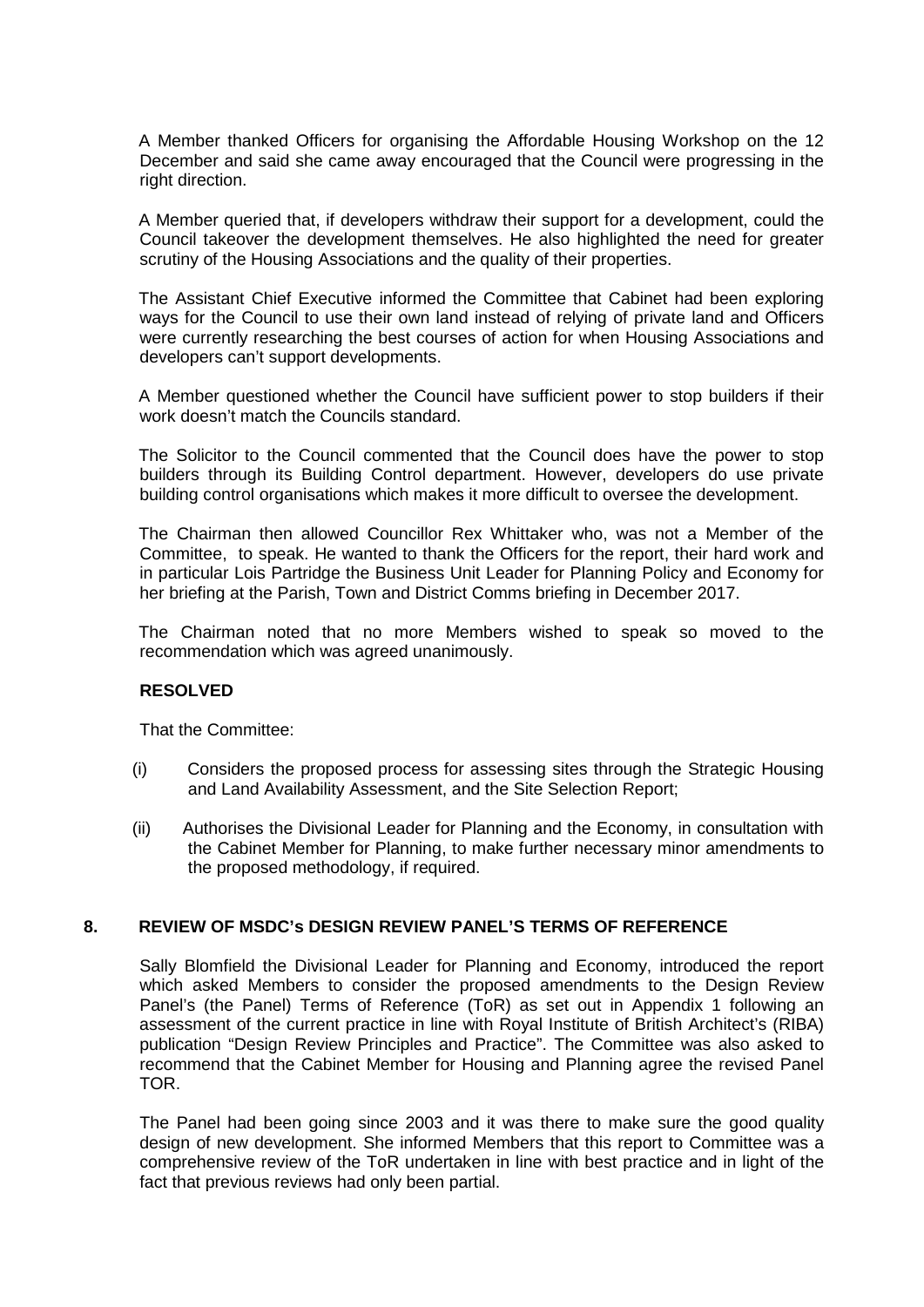A Member thanked the Officers and highlighted the need for a robust Design Review Panel, especially as he believed that there were many contentious applications ahead. However, he was of the opinion that the changes did not go far enough. He wanted clarification on what the Officers would do to prevent a conflict of interests for the members of the Panel, that all relevant groups and organisations were consulted, and that he believed conflicting reviews should be seen as a good thing. The Member also wanted to see that papers would be available at the pre application stage as well as the application stage and that the recommendations should include further reviews to the Design Panel. He informed the Committee that other authorities allow members of the public to attend their Design Review Panels and that they are minuted. He also added that some authorities had outsourced the Panel's work.

The Divisional Leader for Planning and Economy informed the Committee that, although some authorities do outsource the Panel, Officers had undertaken benchmarking activities and found it much more expensive and that our current system was more cost effective. To prevent the Panel members having conflict of interests the overall pool of architects had been expanded and the size of the specific panels had been reduced. This would reduce the risk of conflict, other measures to reduce conflict are set out in the detailed ToR appended in the Report. In terms of having different expertise on the Panel, it would be noted that many of the architects on the Panel also have expertise in duties such as sustainability etc. She informed the Committee that the Council's Conservation Officer would report her expert opinion on schemes to Panel meeting and ensure Conservation advice was available. Finally she reminded Members that the RIBA guidance is advisory not a requirement and in her opinion the ToR as proposed reflected the best practice.

The Assistant Chief Executive confirmed the possibility of a 12 month review of the Panel's Terms of Reference and would be grateful for Members to provide feedback on the changes at this review point.

A Member drew the Committees attention to a cap on the amount of times a scheme could visit the Panel to two. He disagreed with this as it would undermine the authority of the Panel and developers would use the cap to pressure the Panel into accepting any changes to a scheme. The Member would accept a recommendation to the Panel to try and limit the amount of times a scheme comes before I,t but not a solid cap. This view was shared by many on the Committee.

The Divisional Leader for Planning and Economy explained to the Committee that the Panel is an advisory body and although developers did not have to follow its recommendations, where a scheme was not changed in response, this would be reflected in the Committee Report.

The Assistant Chief Executive told Members that the introduction of a cap was to speed up the process and stop applications being held up at the Design Review Panel. The Solicitor to the Council reminded Members that Planning Committees have refused applications due to problems in their design.

A Member enquired as to why the threshold for what schemes should be considered by the Panel had been increased from 50 to 100. Many Members raised concerns over the large increase from 50 to 100. He also asked whether local ward Members could be asked to put forward their view at the Panel.

Will Dorman, Urban Designer indicated that on plans between 50 – 100 units he would consult Ward Members for their views. He also confirmed that Ward Members are already welcome at the Panel.